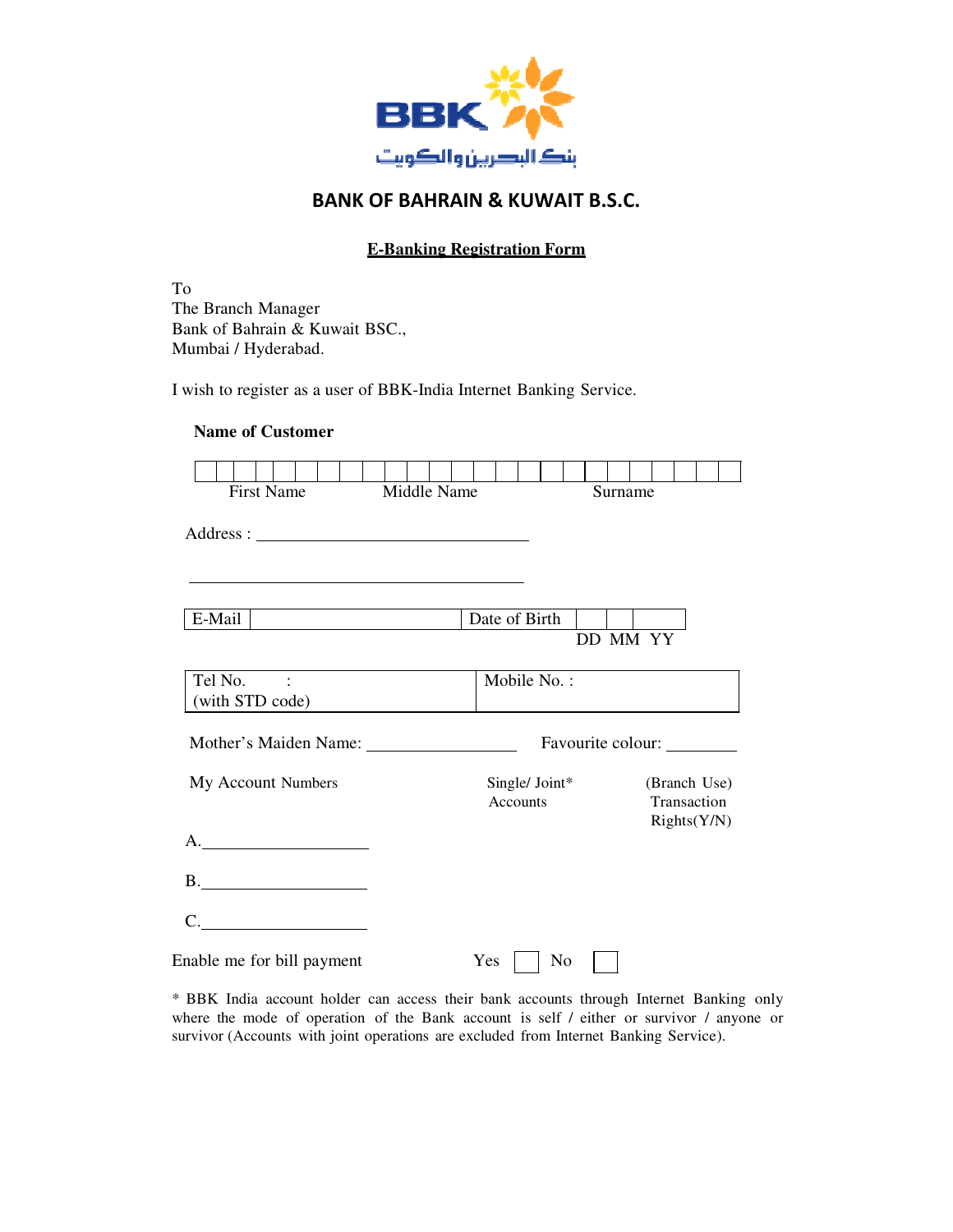

I have read the provisions contained in the "Terms and conditions" of "BBK-India Internet Banking Service" and accept them. I agree that the transactions executed over BBK-India Internet Banking Service under my Username and Password will be binding on me.

Date: Customer's Signature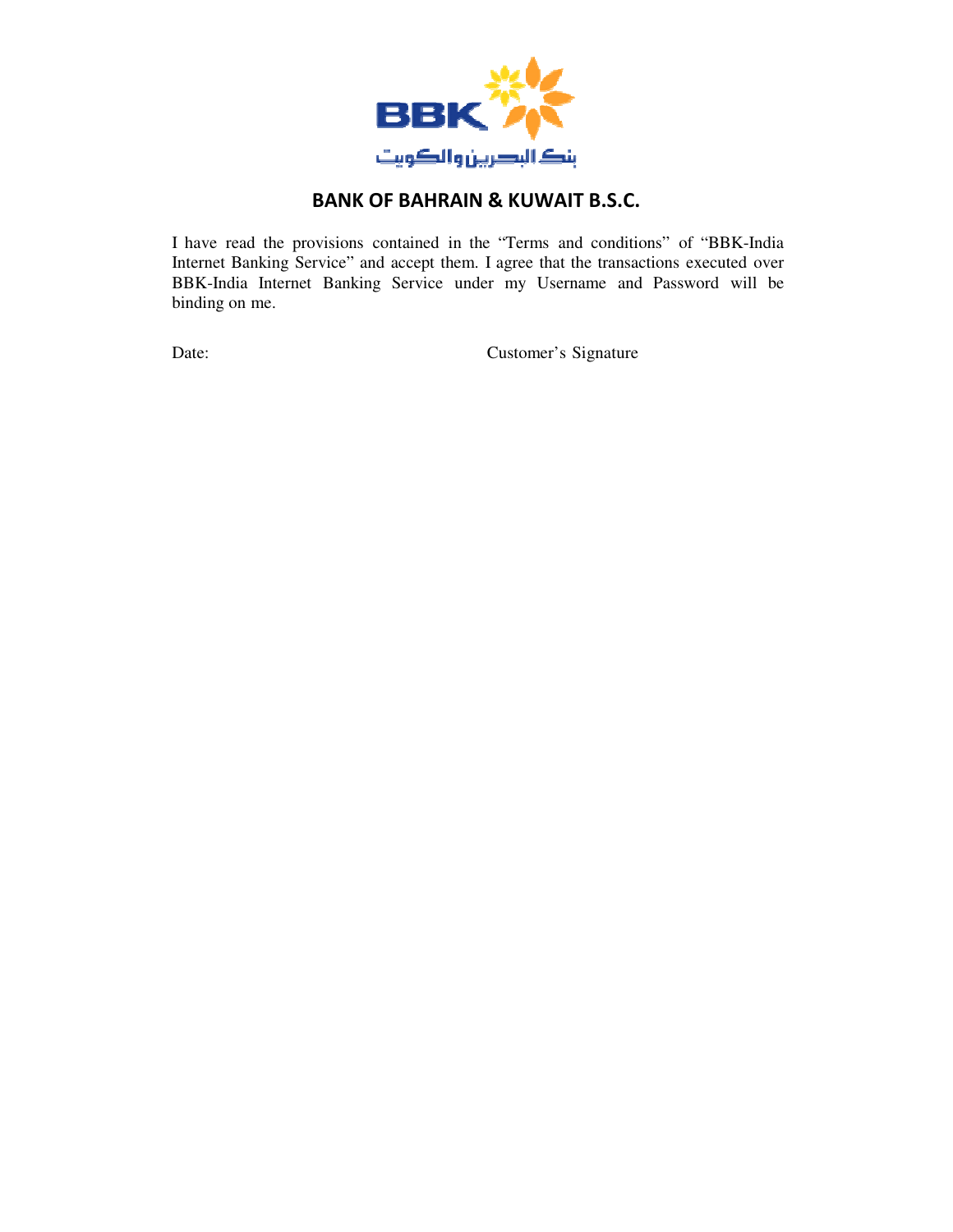

# **Terms of service: BBK-India Internet Banking**

#### **General Information:**

- 1. You should register for 'BBK India Internet Banking Service' with the branch where you maintain the account.
- 2. Normally BBK-India Internet Banking services will be open to the customer only after he acknowledges the receipt of password.
- 3. We invite you to visit your account on the site frequently for transacting business or viewing account balances. If you believe that any information relating to your account has a discrepancy, please bring it to the notice of the branch by e-mail or letter.
- 4. In a joint account, all account holders are entitled to register, as users of 'BBK-India Internet Banking Service', but transactions would be permitted based on the account operation rights recorded at the branch. (the services will be extended to single or Joint "E or S" accounts only).
- 5. All accounts at the branch whether or not listed in the registration form, will be available on the 'BBK-India Internet Banking Service'. However the applicant has the option to selectively view the accounts on the internet.

#### **Security:**

- 1. The Branch where the customer maintains his account will assign:
	- a) User-id &
		- b) Login Password
		- c) Transaction Password
- 2. The Login Password given by the branch must be changed by Password of customer's choice at the time of first log-on. This is mandatory.

3. Bank will make reasonable use of available technology to ensure security and to prevent unauthorised access to any of these services. The 'BBK-India Internet Banking service is VERISIGN certified which guarantees, that it is a secure site.

4. You are welcome to access 'BBK-India Internet Banking Service' from anywhere anytime. However, as a matter of precaution, customers may avoid using PCs with public access.

5. There is no way to retrieve a password from the system. Therefore if a customer forgets his password, he must approach the branch for reregistration. You may down load E-Banking Registration Form from the Website for the purpose.